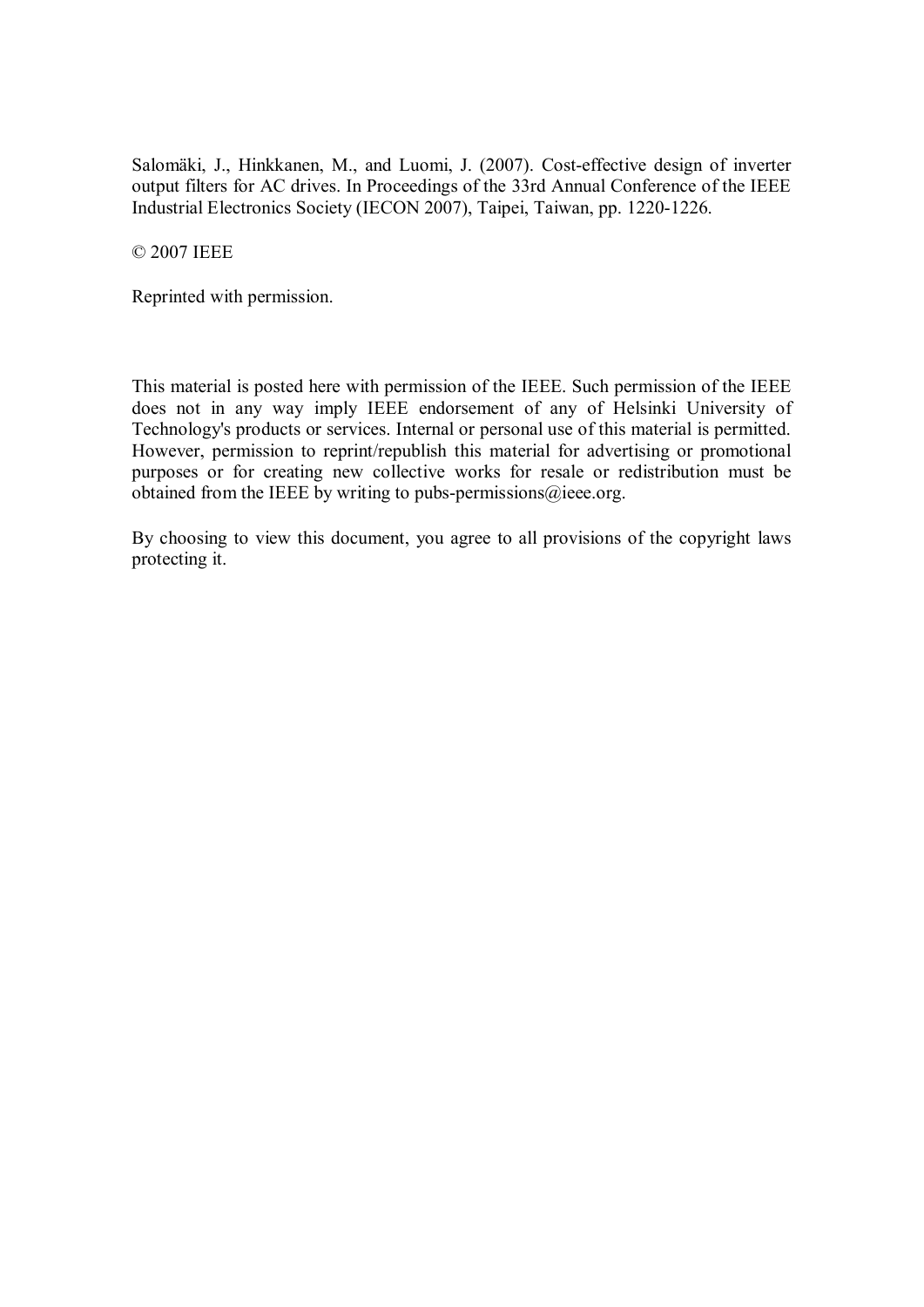The 33rd Annual Conference of the IEEE Industrial Electronics Society (IECON) Nov. 5-8, 2007, Taipei, Taiwan

# Cost-Effective Design of Inverter Output Filters for AC Drives

PSfrag replacements

Janne Salomäki, Marko Hinkkanen, and Jorma Luomi Power Electronics Laboratory Helsinki University of Technology P.O. Box 3000, FI-02015 TKK, Finland

n

*Abstract*— The paper deals with the minimization of output filter cost in inverter-fed AC drives. The LC filter design is constrained by the total harmonic distortions of the stator voltage and inverter output current, the voltage drop in the filter inductor, and the system resonance frequency. The last constraint is important from the control point of view, because the vector control requires that the sampling frequency is sufficiently higher than the resonance frequency. The design takes  $L_c$ into account the frequency dependence of the filter resistance  $R_c$ and inductance due to the eddy currents in the laminated iron- $C_c$ core inductor. The design method is further enhanced by taking  $_{c m}$ into account the inverter power stage cost as a function of the switching frequency. The design minimizes the total cost of the inverter and filter, and determines the optimal switching frequency. Simulations and experiments show that the filter designed according to the proposed design procedure fulfils the design constraints, and the speed-sensorless control works well with the cost-optimized filter.

#### I. INTRODUCTION

Pulse-width modulated variable-speed drives have become common in many industrial and household applications. Besides many advantages such as energy savings and good controllability, frequency converters have also brought along some unwanted effects. The output voltage of the inverter consists of sharp-edged voltage pulses, which may cause excessive voltage stresses in the stator winding insulations of the motor. They may also give rise to leakage currents through the parasitic capacitances of the stator winding and produce bearing currents. Lower-order harmonics cause acoustic noise and power losses in the motor.

A means to overcome these problems is using a sinusoidal inverter output filter (or a sine-wave filter) [1]. As additional advantages, the filter may bring along cost savings in other components of the drive system: (i) the inverter can be rated smaller because a part of the magnetizing current is fed by the filter capacitors [2]; (ii) unshielded cables can be used if the common-mode voltage is filtered [3]; (iii) the grid side EMI filter can be avoided [4]. Conventionally, the drives equipped with a sinusoidal output filter are based on constant volts-per-hertz control. However, the control performance can be improved by using sensorless vector control [5], [6]. If vector control is used, the sampling frequency should be sufficiently higher than the resonance frequency of the filter, which sets a constraint for the filter design.

The design of a sinusoidal filter is usually based on the resonance frequency of the filter [2], [7]–[9]. The resonance

 $\omega_{m,\mathrm{ref}}$  $i_A$ Control  $u_{dc}$  $L_f$  $u_i$ ,  $i_s$ Grid 本 IM  $\underline{u}_A$  $C_f$ Diode bridge Inverter

Fig. 1. Variable-speed drive system equipped with inverter output filter.

frequency has been set one decade below the switching frequency in [9]. However, to minimize the filter cost, the resonance frequency should be closer to the switching frequency. In [10], [11], the relative cost of the inductor and capacitor (based on an estimate that the capacitor cost is half of the inductor cost for the same power rating [12]) is taken into account in the filter design.

Laminated iron-core inductors are usually used in sinusoidal output filters. Due to the eddy currents in the laminations, the resistance and the inductance of the filter inductor depend significantly on the frequency. Hence, a frequency-dependent inductor model should be applied in the filter design, especially if the switching frequency is high.

In this paper, a cost-effective design of a sinusoidal output filter for vector-controlled drive is developed. The filter cost is based on present-day component prices. The design is constrained by the total harmonic distortion (THD) of the stator voltage, the THD of the inverter output current, and the voltage drop in the filter inductor. Furthermore, the maximum resonance frequency is constrained by the sampling frequency in the case of vector-controlled drives. The cost of the filter is minimized so that given filtering requirements are fulfilled. In addition, the optimal switching frequency is determined in order to minimize the total cost of the filter and the power stage of the inverter. The design is verified by simulations and experiments.

## II. FILTER AND MOTOR MODELS

Fig. 1 shows the variable-speed drive system equipped with an inverter output filter. Space-vector notation is used for three-phase quantities. The inverter output voltage  $u_A$  is filtered by an LC filter, and the induction motor (IM) is fed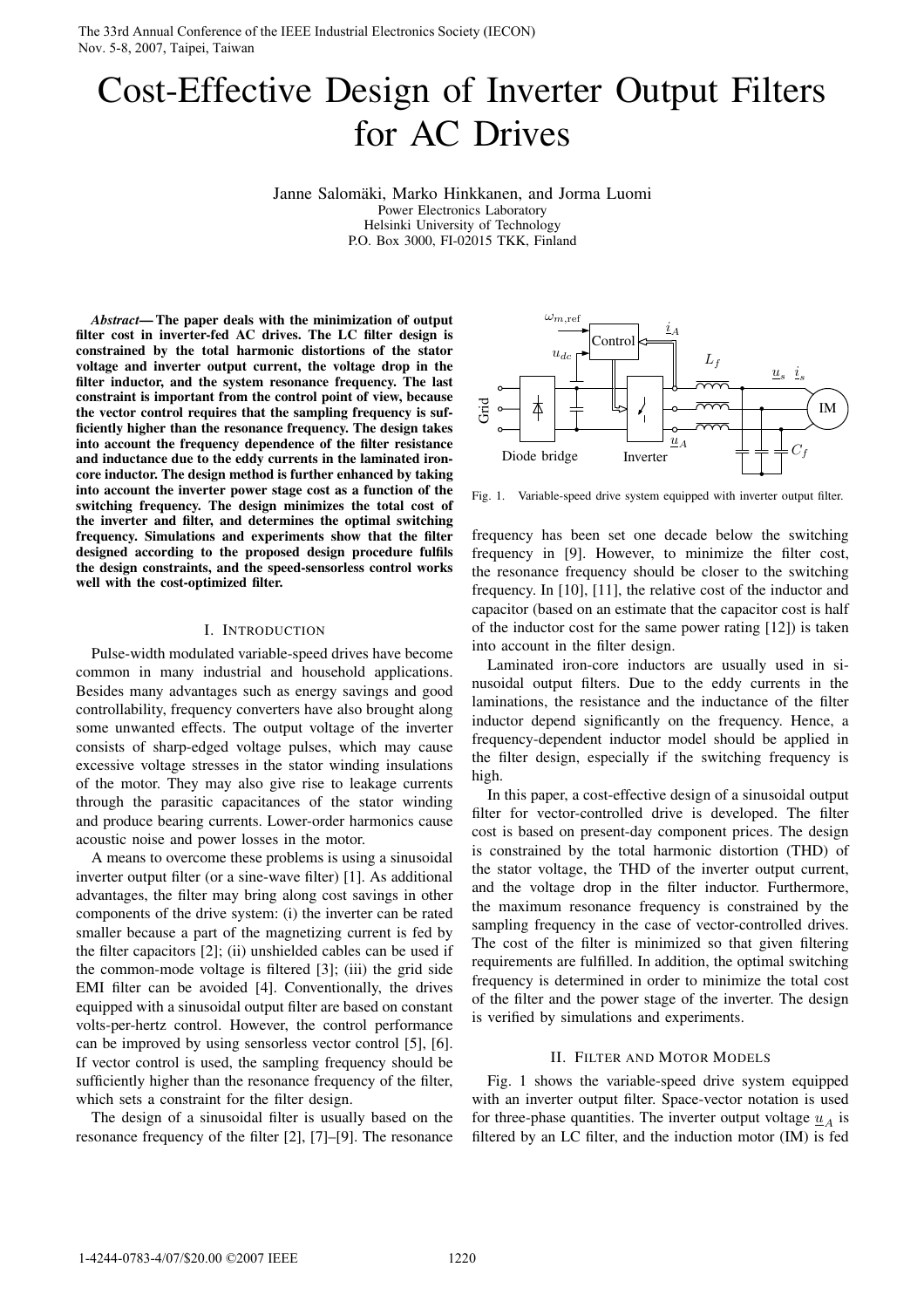by the filtered voltage  $\underline{u}_s$ . The inverter output current and the stator current are denoted by  $\underline{i}_A$  and  $\underline{i}_s$ , respectively.

The state-space representation of the system, consisting of the LC filter and the induction motor, can be written as

$$
\frac{\mathrm{d}\mathbf{x}}{\mathrm{d}t} = \mathbf{\underline{A}}\,\mathbf{x} + \mathbf{B}\,\underline{u}_A \tag{1}
$$

where  $\underline{\mathbf{x}} = \begin{bmatrix} \underline{i}_A & \underline{u}_s & \underline{i}_s & \underline{\psi}_R \end{bmatrix}^T$  is the state vector. The matrix transpose is denoted by the superscript  $T$  and the rotor flux linkage is  $\underline{\psi}_R$ . The system matrices **Refisiationary** ents (a) coordinates are

$$
\mathbf{\underline{A}} = \begin{bmatrix} -\frac{R_{Lf}}{L_f} & -\frac{1}{L_f} & 0 & 0\\ \frac{1}{C_f} & 0 & -\frac{1}{C_f} & 0\\ 0 & \frac{1}{L'_s} & -\frac{1}{\tau'_s} & \frac{1}{L'_s}(\frac{1}{\tau_r} - j\omega_m)\\ 0 & 0 & R_R & -\frac{1}{\tau_r} + j\omega_m \end{bmatrix}
$$
(2)  

$$
\mathbf{B} = \begin{bmatrix} \frac{1}{L_f} & 0 & 0 & 0 \end{bmatrix}^T
$$
(3)

where  $L_f$  is the inductance and  $R_{Lf}$  the series resistance of the filter inductor,  $C_f$  is the capacitance of the filter, and  $\omega_m$ is the electrical angular speed of the rotor. Corresponding to the inverse-Γ model of the induction motor [13],  $R_s$ and  $R_R$  are the stator and rotor resistances, respectively,  $L'_{s}$  is the stator transient inductance, and  $L_{M}$  the magnetizing inductance. The two time constants are defined as  $\tau'_{\sigma} = L'_{s}/(R_{s} + R_{R})$  and  $\tau_{r} = L_{M}/R_{R}$ .

At higher frequencies, the variation of the filter inductance with the frequency should be modeled. Because of the skin and proximity effects, the leakage inductance of an inductor decreases and the winding resistance increases with frequency. These changes depend on the wire and winding dimensions, and they can be reduced by proper winding design. As the frequency increases above several kilohertz, the eddy currents induced in the laminated iron core start to decrease the main inductance of an inductor. In the following, analytical expressions are used for modeling the behavior of the iron core [14]. For simplicity, the effects of magnetic saturation are ignored, and so are the skin and proximity effects in the windings. The series resistance and inductance of the inductor are given by

$$
R_{Lf} = R_{Lf, dc} + \omega L_{f, dc} \frac{\delta}{w} \frac{\sinh \frac{w}{\delta} - \sin \frac{w}{\delta}}{\cosh \frac{w}{\delta} + \cos \frac{w}{\delta}}
$$
(4)

$$
L_f = L_{f,dc} \frac{\delta}{w} \frac{\sinh \frac{w}{\delta} + \sin \frac{w}{\delta}}{\cosh \frac{w}{\delta} + \cos \frac{w}{\delta}}
$$
(5)

respectively, where  $R_{Lf,dc}$  and  $L_{f,dc}$  are the dc resistance and dc inductance of the filter inductor, respectively,  $\delta =$  $\sqrt{\frac{2\rho}{(\mu\omega)}}$  is the skin depth of the iron sheet,  $\rho$  is the electrical resistivity of the iron sheet,  $\mu$  is the magnetic permeability,  $\omega$  is the angular frequency, and w is the thickness of a single sheet.

## III. HARMONIC ANALYSIS OF INVERTER OUTPUT **VOLTAGE**

The inverter output voltage reference having the angular frequency  $\omega_s$  is modulated with a carrier signal having the angular frequency  $\omega_c$ . The spectrum of the resulting



Fig. 2. Theoretical spectra of inverter switching voltage when  $\omega_c$  =  $2\pi \cdot 5000$  rad/s,  $\omega_s = 2\pi \cdot 50$  rad/s, and  $M_d = 1$  for (a) SPWM and (b) SVPWM. The zero-sequence components are shown as grey bars.

switching voltage  $u_a(t)$  can be determined analytically by means of a double Fourier series expansion [15]:

$$
u_a(t) = \sum_{m = -\infty}^{\infty} \sum_{n = -\infty}^{\infty} \underline{u}_{a,mn} e^{j(m\omega_c + n\omega_s)t}
$$
 (6)

The coefficients are given by the double integral:

$$
\underline{u}_{a,mn} = \frac{1}{T_c T_s} \int_0^{T_c} \int_0^{T_s} u_a(t) e^{-j(m\omega_c + n\omega_s)t} dt dt \quad (7)
$$

where  $T_c = 2\pi/\omega_c$  ja  $T_s = 2\pi/\omega_s$ .

Different modulation methods produce different harmonic spectra for the inverter output voltage. When the classical sinusoidal PWM (SPWM) is used, the Fourier coefficients of the switching voltage  $u_a$  are [16]:

$$
\underline{u}_{a,mn} = \frac{u_{dc}}{m\pi} J_n\left(\frac{M_d\pi m}{2}\right) \sin\left[\frac{(m+n)\pi}{2}\right] \tag{8}
$$

where  $u_{dc}$  is the dc-link voltage,  $M_d = 2|\underline{u}_A|/u_{dc}$  is the modulation depth, and  $J_n$  is an *n*th-order Bessel function. Fig. 2(a) shows the theoretical spectrum of an example switching voltage generated by the SPWM.

The spectrum of the PWM voltage generated by symmetrical suboscillation or the corresponding space vector PWM (SVPWM) is more complicate to calculate analytically. The solution is presented in [17]. Fig. 2(b) shows the theoretical spectrum of an example switching voltage generated by the SVPWM.

In a three-phase system, zero-sequence components disappear from phase to phase and space vector voltages. The space vector of the inverter output voltage can be expressed as a double Fourier series expansion:

$$
\underline{u}_A(t) = \sum_{m = -\infty}^{\infty} \sum_{n = -\infty}^{\infty} \underline{u}_{A,mn} e^{j(m\omega_c + n\omega_s)t}
$$
(9)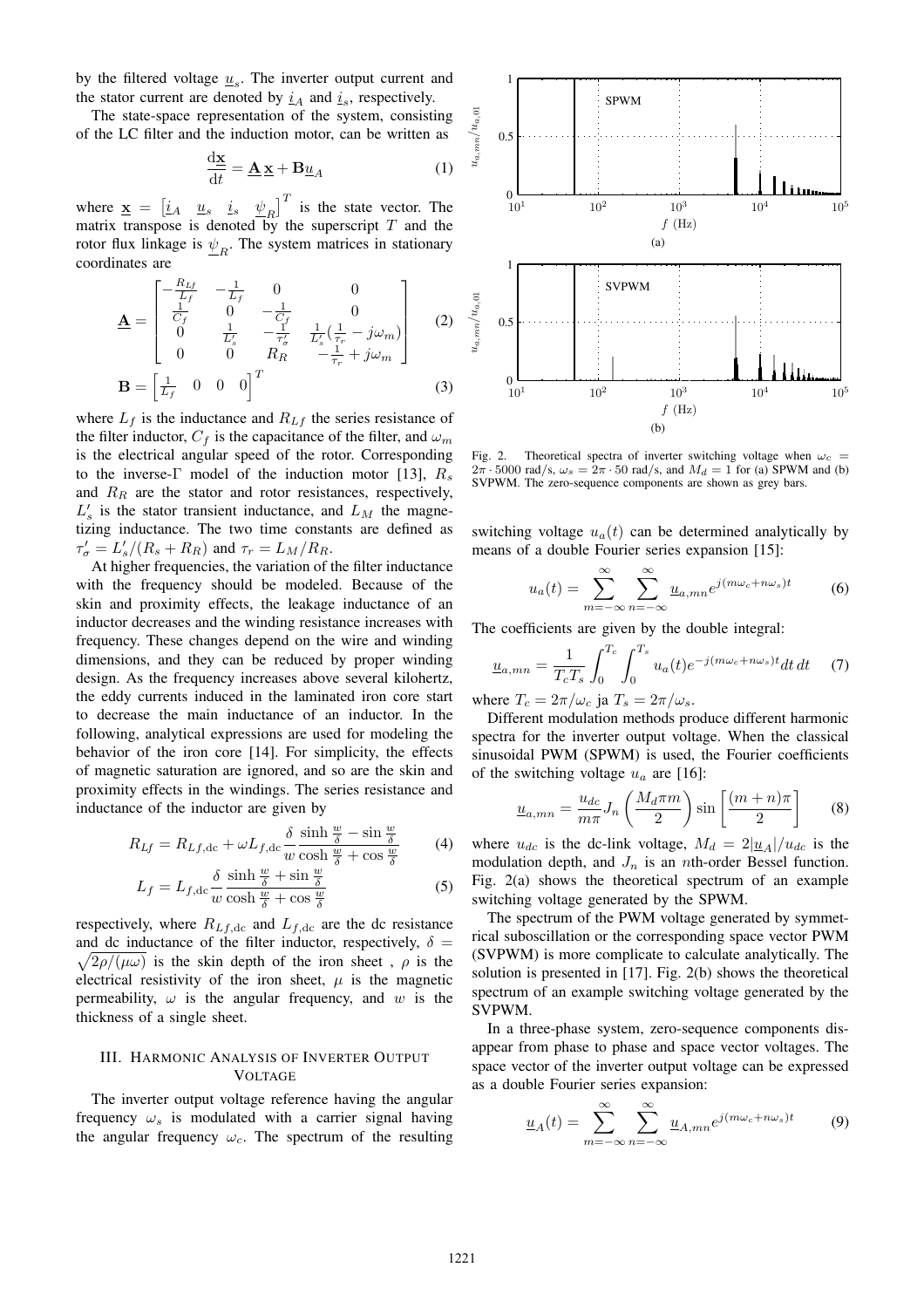

Fig. 3. Amplitude-frequency response from  $\underline{u}_A$  to  $\underline{u}_s$  when frequencydependent inductor model is used (thick line) and when inductor parameters are constant:  $L_f = L_{f,\text{dc}}$  and  $R_{Lf} = R_{Lf,\text{dc}}$  (thin line).

where the Fourier coefficients  $\underline{u}_{A,mn}$  are obtained from the coefficients of the switching voltage as

$$
\underline{u}_{A,mn} = \frac{2}{3} \left[ 1 + e^{j(1-n)2\pi/3} + e^{j(1-n)4\pi/3} \right] \underline{u}_{a,mn} \quad (10)
$$

The derivation of (10) is given in the Appendix.

## IV. FILTERING CHARACTERISTICS

Based on  $(1)$ – $(3)$ , the transfer function from the inverter output voltage to the stator voltage is

$$
\underline{G}(s) = \frac{u_s(s)}{u_A(s)} = \begin{bmatrix} 0 & 1 & 0 & 0 \end{bmatrix} (s\mathbf{I} - \underline{\mathbf{A}})^{-1} \underline{\mathbf{B}} \qquad (11)
$$

where I is a  $4\times4$  identity matrix. Similarly, the transfer function from the inverter output voltage to the inverter output current can be expressed as

$$
\underline{Y}(s) = \frac{i_A(s)}{u_A(s)} = \begin{bmatrix} 1 & 0 & 0 & 0 \end{bmatrix} (s\mathbf{I} - \underline{\mathbf{A}})^{-1} \underline{\mathbf{B}} \qquad (12)
$$

Fig. 3 shows the frequency response (11) at the nominal angular speed of an example motor. The motor parameters are given in Table I. The filter parameters used in this example are  $L_{f,dc} = 3.8$  mH,  $C_f = 4.0$  µF, and  $R_{Lf,dc} =$ 0.3  $\Omega$ . The parameters of the iron core are  $\rho = 7 \cdot 10^{-7}$   $\Omega$ m,  $\mu = 300\mu_0$ , and  $w = 0.5$  mm. The resonance frequency of the system depends on the filter parameters and also on the stator transient inductance according to

$$
f_{\rm res} = \frac{1}{2\pi\sqrt{C_f \frac{L_f L'_s}{L_f + L'_s}}}
$$
(13)

The filter resistance damps the LC resonance. If the inverter output voltage does not include harmonics near the resonance frequency, the internal resistance of the filter inductor is usually sufficient, and no separate damping resistor is needed.

#### *A. Total Harmonic Distortion of Stator Voltage*

The Fourier coefficients of the stator voltage vector  $\underline{u}_s$  are

$$
\underline{u}_{s,mn} = \underline{G}_{mn}\underline{u}_{A,mn} \tag{14}
$$

PARAMETERS OF THE 2.2-KW FOUR-POLE 400-V 50-HZ INDUCTION MOTOR AND THE VOLTAGE SOURCE INVERTER

| <b>Motor Parameters</b>              |                           |
|--------------------------------------|---------------------------|
| Stator resistance $R_s$              | $3.67 \Omega$             |
| Rotor resistance $R_B$               | $1.65 \Omega$             |
| Stator transient inductance $L'_{s}$ | $0.021$ H                 |
| Magnetizing inductance $L_M$         | $0.264$ H                 |
| Total moment of inertia J            | $0.0155$ kgm <sup>2</sup> |
| Rated speed $n_N$                    | 1430 $r/min$              |
| Rated current (rms) $I_N$            | 5.0 A                     |
| Rated torque $T_N$                   | 14.6 Nm                   |
| <b>Inverter Parameters</b>           |                           |
| DC-link voltage $u_{dc}$             | 540 V                     |
| Switching frequency $f_c$            | 5 kHz                     |
| Sampling frequency $f_{\rm sa}$      | 10 kHz                    |

where  $G_{mn} = G(s)|_{s=j(m\omega_c+n\omega_s)}$ . Using these Fourier coefficients related to space vectors, the root-mean square (rms) phase-to-neutral stator voltage becomes

$$
U_s = \sqrt{\frac{1}{2} \sum_{m=-\infty}^{\infty} \sum_{n=-\infty}^{\infty} |\underline{u}_{s,mn}|^2}
$$
 (15)

All carrier and sideband harmonics are taken into account even if they are not a multiple of  $\omega_s$ . The filtering performance can be evaluated by means of the total harmonic distortion (THD) of the stator voltage:

$$
THD_{us} = \frac{\sqrt{U_s^2 - U_{s1}^2}}{U_{s1}} \tag{16}
$$

where  $U_{s1} = |\underline{u}_{s,01}|/\sqrt{2}$  is the rms fundamental component of  $\underline{u}_s$ .

## *B. Voltage Drop*

The voltage drop over the filter inductor at the fundamental frequency should be small. The relative voltage drop can be calculated as

$$
k_{\Delta u} = \frac{U_{A1} - U_{s1}}{U_{A1}} \tag{17}
$$

where  $U_{A1} = |\underline{u}_{A,01}|/\sqrt{2}$  is the rms fundamental component of  $u_A$ . The voltage drop depends not only on the filter inductance, but also on the filter capacitance.

#### *C. Total Harmonic Distortion of Inverter Current*

The rms inverter output current is

$$
I_A = \sqrt{\frac{1}{2} \sum_{m=-\infty}^{\infty} \sum_{n=-\infty}^{\infty} |\dot{\mathbf{z}}_{A,mn}|^2}
$$
 (18)

where  $\underline{i}_{A,mn} = \underline{Y}_{mn} \underline{u}_{A,mn}$  and  $\underline{Y}_{mn} = \underline{Y}(s)|_{s=j(m\omega_c+n\omega_s)}$ . When an LC filter is used, the inverter output current harmonics increase because the filter capacitor provides a low-impedance route for high-frequency currents. These currents are limited mainly by the filter inductor. The THD of the inverter output current can be calculated as

$$
THD_{iA} = \frac{\sqrt{I_A^2 - I_{A1}^2}}{I_{A1}}
$$
 (19)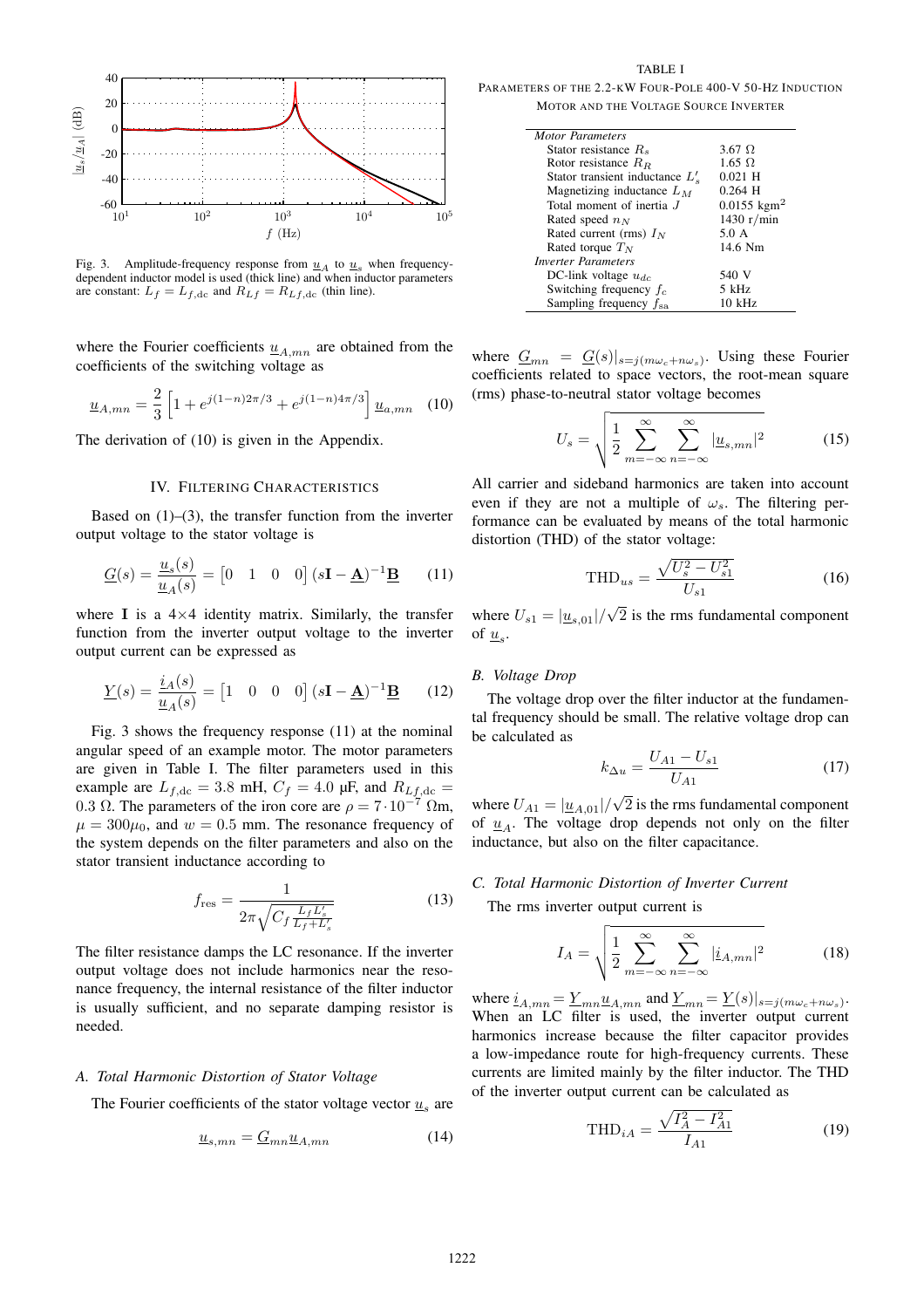

Fig. 4. Filter component prices: (a) Three-phase inductor (5 A), (b) Capacitor (450 V). Price parameters are  $h_L = 1.47 \, \text{mH}$ ,  $H_{L0} = 33.3 \, \text{m}$ ,  $h_C = 0.48 \in \text{/µF}$ , and  $H_{C0} = 6.3 \in$ .

where  $I_{A1} = |\underline{i}_{A,01}| / \sqrt{2}$  is the rms fundamental component of  $i_A$ .

## V. COST-EFFECTIVE FILTER DESIGN

#### *A. Cost Function*

Fig. 4 shows example component prices for LC filters. The inductor and capacitor prices, denoted by  $H_L$  and  $H_C$ , respectively, can be approximated by linear functions. The trend line drawn in Fig. 4(a) is reasonable only for inductors having the same current rating. Capacitor prices shown in Fig. 4(b) are for a constant rated voltage. The cost function consists of the inductor and capacitor prices according to

$$
H_{\text{filter}} = h_L L_{f, \text{dc}} + H_{L0} + 3(h_C C_f + H_{C0})
$$
 (20)

where  $h_L$ ,  $H_{L0}$ ,  $h_C$ , and  $H_{C0}$  are price parameters that define the trend lines in Fig. 4.

## *B. Filter Design*

The filter design problem can be formulated as a constrained optimization problem

$$
\min_{L_{f,\text{dc}},C_f} H_{\text{filter}} \tag{21}
$$

such that

$$
THD_{us} \leq THD_{us, \text{max}} \tag{22}
$$

$$
\text{THD}_{iA} \le \text{THD}_{iA,\text{max}} \tag{23}
$$

$$
k_{\Delta u} \le k_{\Delta u, \text{max}} \tag{24}
$$

$$
f_{\rm res} \le f_{\rm res,max} \tag{25}
$$

where  $THD_{us, max}$  is the maximum allowed THD of the stator voltage,  $THD<sub>iA,max</sub>$  is the maximum allowed THD of the inverter current, and  $k_{\Delta u, \text{max}}$  is the maximum allowed relative voltage drop in the filter inductor. The last constraint (25) is important from the control point of view. The vector



 $\theta$ 

Fig. 5. Optimal filter design. Point A is the optimal design if  $f_{sa} = 2f_c$ . Point B is the optimal design if  $f_{sa} = f_c$ .

control of the drive system with an LC filter requires that the sampling frequency  $f_{sa}$  is sufficiently higher than the resonance frequency  $f_{\text{res}}$  of the system. According to various simulations with an example drive, the sampling frequency should be at least four times the resonance frequency.

Especially THD<sub>iA</sub> and  $k_{\Delta u}$  vary with the operating point significantly. Therefore, the filter design constraints should be determined according to the desired operating point. The nominal operating point of the drive is typically chosen for the filter design.

The motor and inverter parameters given in Table I are used in the following design example. The constraints for the example design are given in Table II. The modulation method is the SVPWM. A nominal operating point of the drive is defined by  $M_d = 2/\sqrt{3}$ ,  $\omega_s = 2\pi \cdot 50.0$  rad/s, and  $\omega_m = 2\pi \cdot 47.7$  rad/s. The dc resistance of the filter inductor is assumed to be  $R_{Lf,dc} = 0.3 \Omega$ . The optimization task (21)–(25) is solved using the *fmincon* function of the MATLAB Optimization Toolbox.

Fig. 5 shows a contour plot of the cost function and the constraint curves. The feasible region lies above each constraint curve. The optimal filter design is obtained at point A ( $L_{f,dc}$  = 3.4 mH,  $C_f$  = 3.5  $\mu$ F), where the cost is  $H_{\text{filter}} = 62.2 \in$ .

In the previous design, the sampling frequency was twice the switching frequency. If the sampling frequency equals the switching frequency as is the case in some drives, the feasible region shrinks according to the dashed line in Fig. 5. The resonance frequency of the system must be lower than that in the previous design in order to fulfil the constraint (25). In this case, the optimal filter design is obtained at point B ( $L_{f,dc} = 4.0$  mH,  $C_f = 4.8$  µF), where the cost is  $H_{\text{filter}} = 65.1 \in.$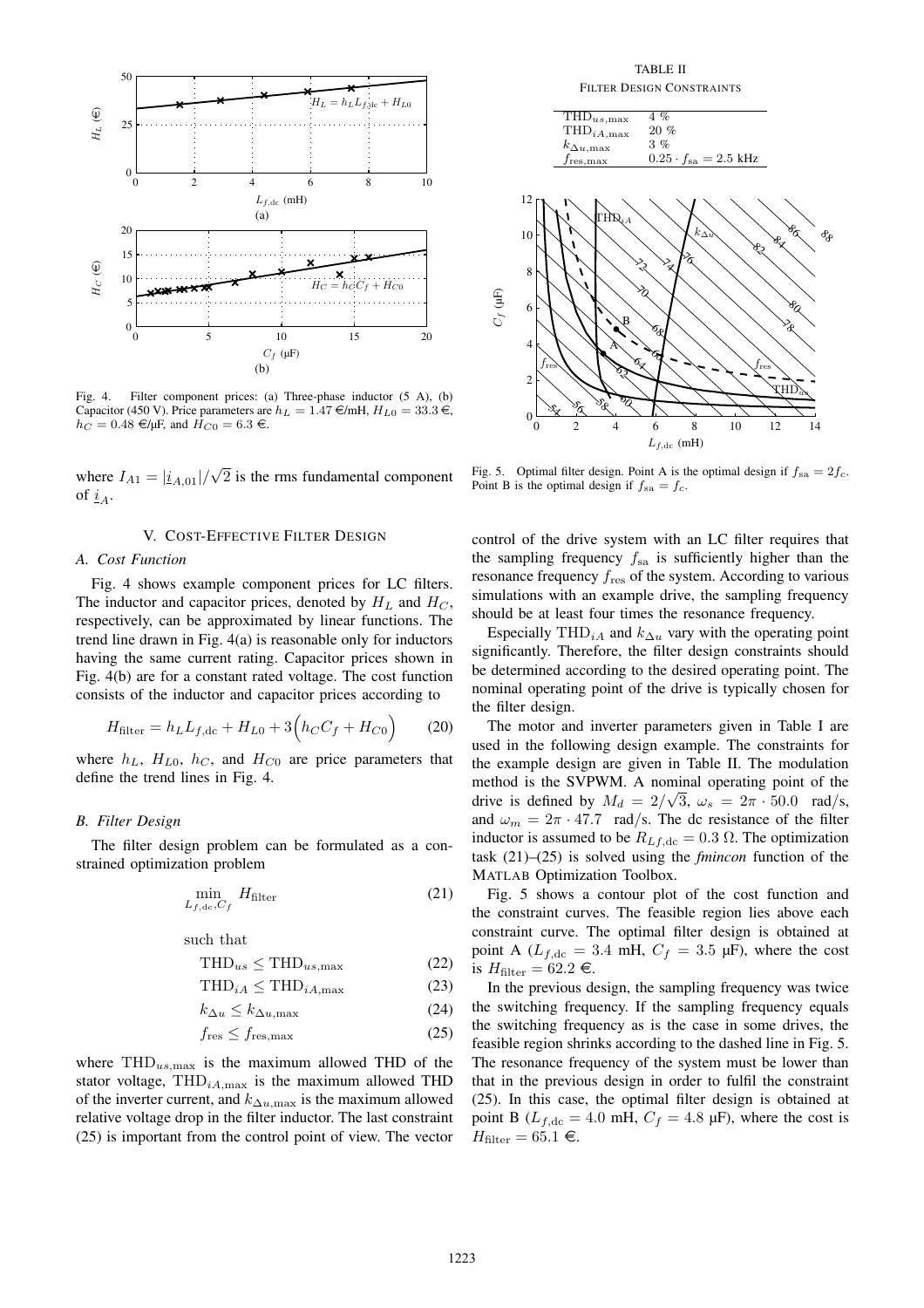

Fig. 6. Cost as function of switching frequency. Dashed line is the filter component cost  $H_{\text{filter}}$ . Solid line is the total cost of the filter components and inverter oversizing.

## *C. Effect of Switching Frequency*

The filter design in the previous subsection is optimal only for a fixed switching frequency. By solving the optimization problem  $(21)$ – $(25)$  for different switching frequencies (assuming  $f_{\rm{sa}} = 2f_c$ , the effect of the switching frequency can be investigated. Fig. 6 shows the filter component cost (dashed line) as a function of the switching frequency. The increase of the inverter switching frequency results in decreased inductance and capacitance of the filter. Consequently, smaller and cheaper components can be used.

A higher switching frequency, however, causes higher switching losses in the inverter. The switching losses may require oversizing of the inverter. The cost of the oversized inverter can be taken into account in the filter design in a fashion similar to [18] for a grid-side LCL filter. The aim is to minimize the total cost of the filter and the power stage of the inverter. The results give the optimal filter parameters and the optimal switching frequency.

The inverter switching losses with sinusoidal currents can be approximated as [19]

$$
P_{\rm sw} = \frac{6}{\pi} f_c (E_{\rm on, T} + E_{\rm off, T} + E_{\rm off, D}) \frac{u_{dc}}{u_{\rm ref}} \frac{|i_A|}{i_{\rm ref}} \qquad (26)
$$

where  $E_{\text{on,T}}$  and  $E_{\text{off,T}}$  are the turn-on and turn-off energies of the IGBT, respectively, and  $E_{\text{off},D}$  is the turn-off energy of the diode. The switching energies are provided in data sheets for a certain blocking state voltage  $u_{ref}$  and a reference current  $i_{\text{ref}}$ . According to (26), the switching losses of the inverter are linearly proportional to the switching frequency. The ratio of the switching losses to the switching frequency is denoted by  $p_{sw} = P_{sw}/f_c$ . The total cost is obtained by adding the inverter oversizing cost to the filter component cost (20):

$$
H_{\text{tot}} = H_{\text{filter}} + h_{\text{ov}} p_{\text{sw}} f_c \tag{27}
$$

where  $h_{\text{ov}}$  is an inverter oversizing cost factor.

The parameters used in (27) are  $p_{sw} = 3.3$  W/kHz and  $h_{\text{ov}} = 0.08 \in \text{NW}$  in this example design. The total cost is shown as a function of the switching frequency in Fig. 6 (solid line). The minimum total cost is obtained at  $f_c =$ 13 kHz. The corresponding filter parameters are  $L_{f,dc}$  = 1.6 mH and  $C_f = 1.4 \mu$ F, and the filter cost is  $H_{\text{filter}} =$  $56.6 \in .$ 

## VI. SIMULATION RESULTS

The drive system equipped with the cost-optimized filter was investigated by computer simulations using the MAT-LAB/Simulink software. The frequency dependence of the filter inductance and resistance was not included in the simulation model. The motor and inverter parameters given in Table I were used with the exception of  $f_{\rm{sa}} = 5$  kHz. The filter parameters were  $L_f = 4$  mH,  $C_f = 4.8$  µF, and  $R_{Lf} = 0.3 \Omega$  corresponding to the optimal filter design in Fig. 5 (point B). A speed-sensorless control method [5] enhanced with a one-step-ahead current prediction in the inverter current control was used. The bandwidths of the controllers were  $2\pi \cdot 700$  rad/s for the inverter current,  $2\pi \cdot 466$  rad/s for the stator voltage,  $2\pi \cdot 233$  rad/s for the stator current, and  $2\pi \cdot 7.5$  rad/s for the rotor speed.

Fig. 7 shows simulation results. The speed reference was set to  $\omega_{m,ref} = 0.95$  p.u. at  $t = 0.5$  s. A rated load step was applied at  $t = 1.5$  s and removed at  $t = 2.5$  s. Finally, the drive was decelerated to standstill. According to the test sequence the control works well with the cost-optimized filter.

Fig. 8 shows voltage and current waveforms at a speed of  $\omega_{m,ref} = 0.95$  p.u. under rated load torque. The spectrum of the stator voltage is plotted in Fig. 11(a). The LC filter attenuates high frequencies from the inverter output voltage effectively. The THD of the stator voltage is  $THD_{us}$  = 2.1 %, the THD of the inverter current is THD<sub>iA</sub> = 14.3 %, and the voltage drop is  $k_{\Delta u} = 1.9$  %. All constrains given in Table II are fulfilled.

#### VII. EXPERIMENTAL RESULTS

The experimental setup consists of a frequency converter controlled by a dSPACE DS1103 PPC/DSP board, a 2.2-kW four-pole induction motor, and a three-phase LC filter. The parameters of the motor and the inverter correspond to those given in Table I with the exception of  $f_{\rm sa} = 5$  kHz and  $u_{dc} =$ 520 V. The LC filter consists of a three-legged laminated iron-core inductor and three AC capacitors. The technical data of the filter is given in Table III. A permanent magnet servo motor was used as loading machine. Only the dc-link voltage and the inverter output current were measured for control purposes. The stator voltage, the stator current, the rotor flux linkage, and the rotor speed were estimated by means of an adaptive full-order observer as described in [5]. The rotor speed was measured only for monitoring purposes. Simple current feedforward compensation for dead times and power device voltage drops was applied [20]. The inverter output voltage was limited to  $0.98u_{dc}/\sqrt{3}$  in order to reduce oscillations due to the minimum pulse-width limitation of the inverter.

Fig. 9 presents the experimental results corresponding to the simulation shown in Fig. 7. The measured control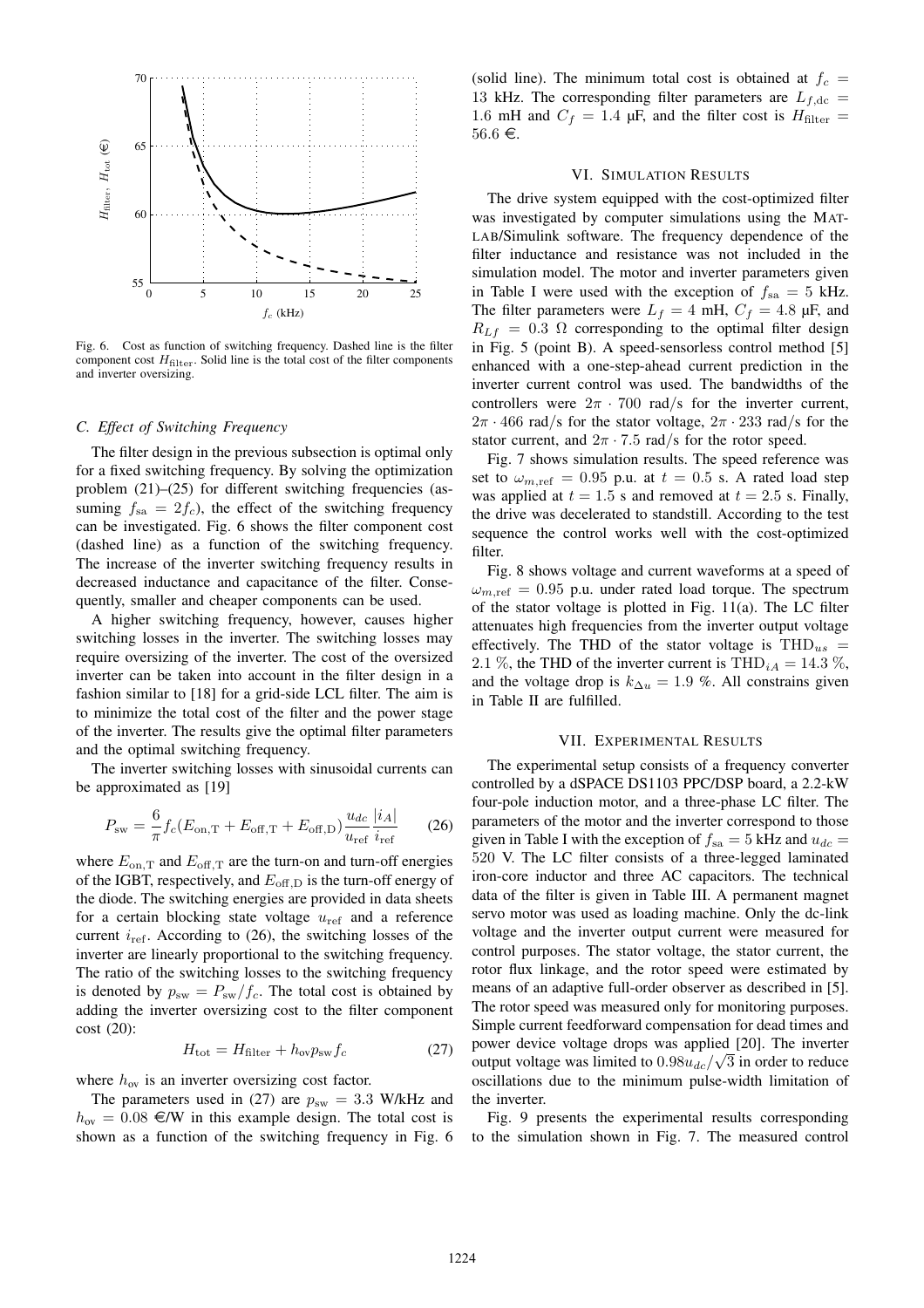

Fig. 7. Simulation results showing speed and load changes. The first subplot shows the rotor speed (solid), its reference (dashed), and its estimate (dotted). The second subplot shows the  $q$ -axis components of the stator current (solid) and the inverter output current. The third subplot shows the d-axis components of the stator current (solid) and the inverter output current.



Fig. 8. Simulation results showing voltage and current waveforms. The first subplot shows the inverter output voltage (phase to phases) and the stator voltage (phase to phases). The second subplot shows the inverter output current and the stator current.

TABLE III TECHNICAL DATA OF THE LC FILTER

| 3-phase inductor | Muuntosähkö Trafox 3INP5 50145  |
|------------------|---------------------------------|
| Inductance       | $3 \times 4.0$ mH               |
| Rated voltage    | 400 V                           |
| Rated current    | 5.0 A                           |
| Capacitor        | 3 x EPCOS B25832-F4505-K001 MKV |
| Capacitance      | 5.0 $\mu$ F ±10 %               |
| Rated voltage    | 640 V                           |

performance corresponds well to the simulation results. The oscillations in the inverter output current are caused by inverter nonidealities and measurement inaccuracies.

Fig. 10 shows voltage and current waveforms at a speed of  $\omega_{m,\text{ref}} = 0.95$  p.u. under rated load torque. The spectrum of the stator voltage is plotted in Fig. 11(b). Inverter nonidealities and measurement inaccuracies cause harmonics between the fundamental frequency and the switching frequency. The



Fig. 9. Experimental results showing a sequence with speed and load changes. The explanations of the curves are as in Fig. 7. Estimated values are shown for the stator current.



Fig. 10. Experimental results showing voltage and current waveforms. The explanations of the curves are as in Fig. 8.

filter amplifies the harmonics around the system resonance frequency of 1.2 kHz. The amplitudes of the switching frequency harmonics are of the same order of magnitude as those in the simulation. The THD of the stator voltage is THD<sub>us</sub> = 3.6 %, the THD of the inverter current is THD<sub>iA</sub> = 18.1 %, and the voltage drop is  $k_{\Delta u} = 1.3$  %. The THD of the stator voltage is higher than that obtained in the simulation. This difference is explained by inverter nonidealities and measurement inaccuracies, which were not taken into account in the simulation nor in the filter design. However, all constrains given in Table II are fulfilled.

#### VIII. CONCLUSION

A cost-effective design of inverter output filters requires knowledge of filter component prices, motor and inverter parameters, and filtering requirements. If the drive is vector controlled, the sampling frequency should be at least four times the resonance frequency of the system. This requirement can be a limiting factor especially if the sampling frequency is low. Otherwise, the limiting factor can be the